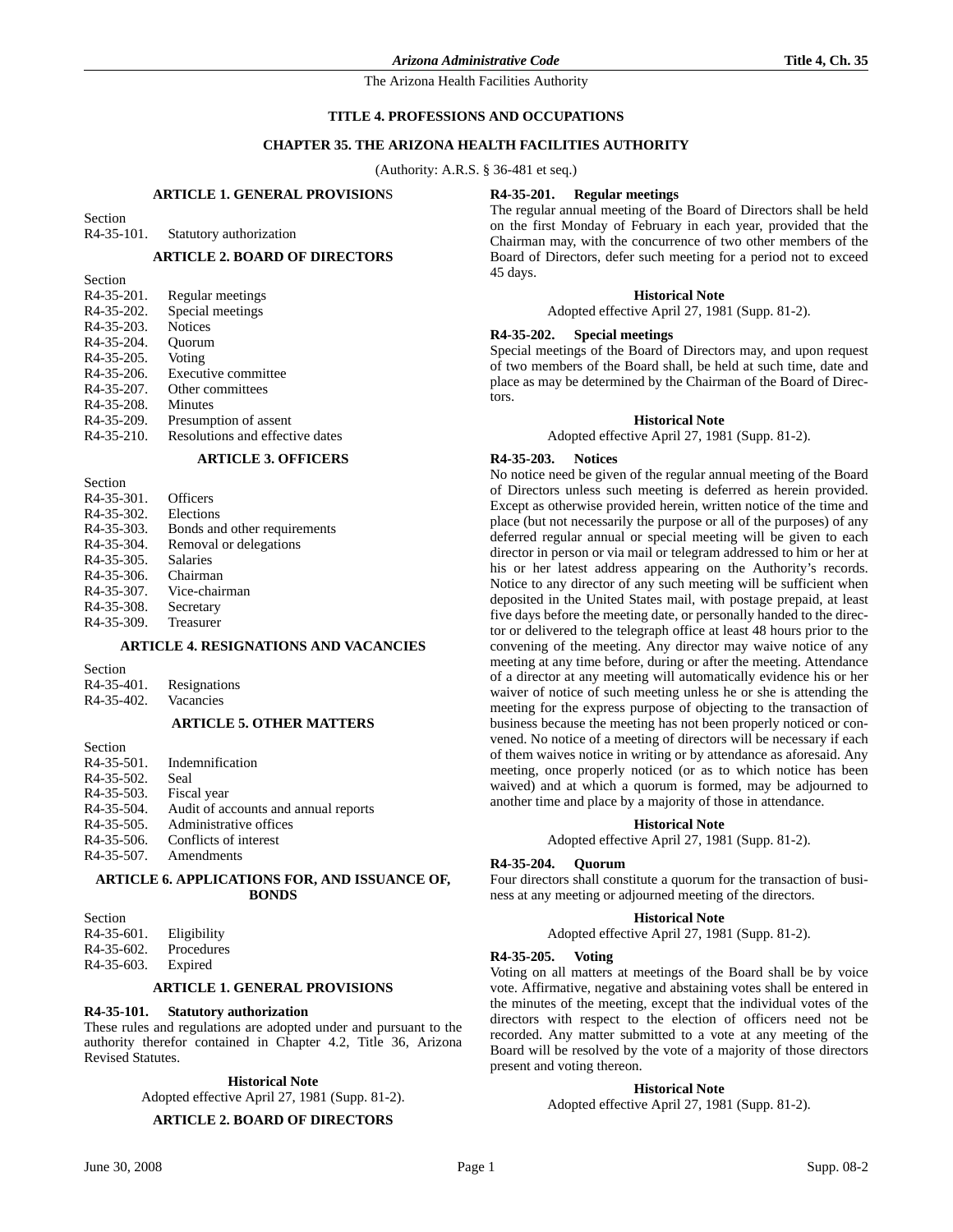### **R4-35-206. Executive committee**

The Board of Directors may, by resolution adopted by a majority of the whole Board, name three or more of its members as an Executive Committee. Such Executive Committee will have and may exercise such powers of the Board of Directors in the management of the operations of the Authority while the Board is not in session as may be provided in the Board's resolution, provided that any such Executive Committee shall not be empowered to take any action which by statute must be taken by the Board of Directors nor to take any action in any manner which would constitute or give rise to a violation of applicable laws of the state of Arizona. A majority of those named to the Executive Committee will constitute a quorum of the Committee, and the Executive Committee may at any time act, subject to the limitations set forth above, by the written consent of a quorum thereof, although not formally convened.

### **Historical Note**

Adopted effective April 27, 1981 (Supp. 81-2).

#### **R4-35-207. Other committees**

Other standing or temporary committees may from time to time be appointed from its own membership by the Board of Directors and be vested with such duties as the Board may by resolution provide, subject to the limitations set forth in rule R4-35-206 hereof.

#### **Historical Note**

Adopted effective April 27, 1981 (Supp. 81-2).

### **R4-35-208. Minutes**

Minutes shall be kept and maintained reflecting the proceedings and transactions at each regular or special meeting of the Board of Directors. The minutes shall be prepared by, or at the direction of, and signed by, the person acting as secretary at the meeting and shall be attested by the person acting as chairman. All committees will keep regular minutes or other records of their transactions and make such minutes and records available to the Board of Directors.

#### **Historical Note**

Adopted effective April 27, 1981 (Supp. 81-2).

### **R4-35-209. Presumption of assent**

A director who is present at a meeting of the Board of Directors, or of any committee, at which action is taken on any manner will be presumed to have assented to the action taken unless his or her dissent or abstention is entered in the minutes of the meeting or unless he or she files written notice of dissent or abstention by registered or certified mail to the Secretary of the Authority immediately after the adjournment of the meeting. A right to dissent will not be available to a director who voted in favor of any action.

#### **Historical Note**

Adopted effective April 27, 1981 (Supp. 81-2).

#### **R4-35-210. Resolutions and effective dates**

All resolutions of the Authority shall be in writing and shall be set forth in the minute books of the Authority. A resolution shall become effective immediately upon adoption unless otherwise provided in the resolution.

#### **Historical Note**

Adopted effective April 27, 1981 (Supp. 81-2).

### **ARTICLE 3. OFFICERS**

### **R4-35-301. Officers**

The officers of the Authority shall consist of a Chairman, a Secretary, a Treasurer, who shall be elected from among the members of the Board of Directors, and such assistants and other executive or administrative officers as the Board of Directors may from time to time determine. Each assistant officer (in the order, if any, designated by the Board) will be vested with all of the powers and charged with all of the duties (including those specifically set forth herein) of his or her superior officer in the event of such superior officer's absence, disability or inability to act for any reason.

# **Historical Note**

Adopted effective April 27, 1981 (Supp. 81-2).

#### **R4-35-302. Elections**

Officers will be elected at the regular annual meeting of the Board of Directors but officers may be elected at any other meeting of the Board when necessary to fill a vacancy in any existing or newlycreated office. Officers will continue in office until the election of a successor subject to earlier action pursuant to rule R4-35-304 or rule R4-35-401 below.

#### **Historical Note**

Adopted effective April 27, 1981 (Supp. 81-2).

# **R4-35-303. Bonds and other requirements**

The Board of Directors may require any officer or employee to provide a surety bond in a reasonable amount, and conditioned upon the faithful performance of his or her duties, and to comply with such other conditions as may from time to time be established by the Board and by the laws of the state of Arizona.

### **Historical Note**

Adopted effective April 27, 1981 (Supp. 81-2).

### **R4-35-304. Removal or delegations**

Provided that a majority of the whole membership thereof concurs, the Board of Directors may at any time, with or without cause, remove any officer of the Authority and declare his or her office or offices vacant. In the case of the absence or disability of any officer or for any other reason considered sufficient, the Board of Directors may temporarily delegate his or her powers and duties to any other officer or to any director.

### **Historical Note**

Adopted effective April 27, 1981 (Supp. 81-2).

#### **R4-35-305. Salaries**

The salaries, if any, of the officers and employees of the Authority shall be fixed by the Board of Directors, except that no member of the Board may receive compensation for his or her services except as provided in A.R.S. § 36-483.

#### **Historical Note**

Adopted effective April 27, 1981 (Supp. 81-2).

#### **R4-35-306. Chairman**

The Chairman shall preside at all meetings of the Board of Directors and shall have general supervision over the business and affairs of the Authority. Except as otherwise provided herein, or by resolution of the Board of Directors, the Chairman shall sign all orders, contracts and other instruments to be executed on behalf of the Authority.

### **Historical Note**

Adopted effective April 27, 1981 (Supp. 81-2).

#### **R4-35-307. Vice-chairman**

A Vice-chairman may be elected from among the members of the Board of Directors of the Authority and, except as prohibited by law or these rules and regulations, shall serve as the acting Chairman of the Board of Directors and perform the duties of the Chairman in the event of the absence, disability or inability to act of the Chairman.

#### **Historical Note**

Adopted effective April 27, 1981 (Supp. 81-2).

#### **R4-35-308. Secretary**

The Secretary shall keep the minutes of the meetings of the Board of Directors and, if directed by the Board, perform the same duties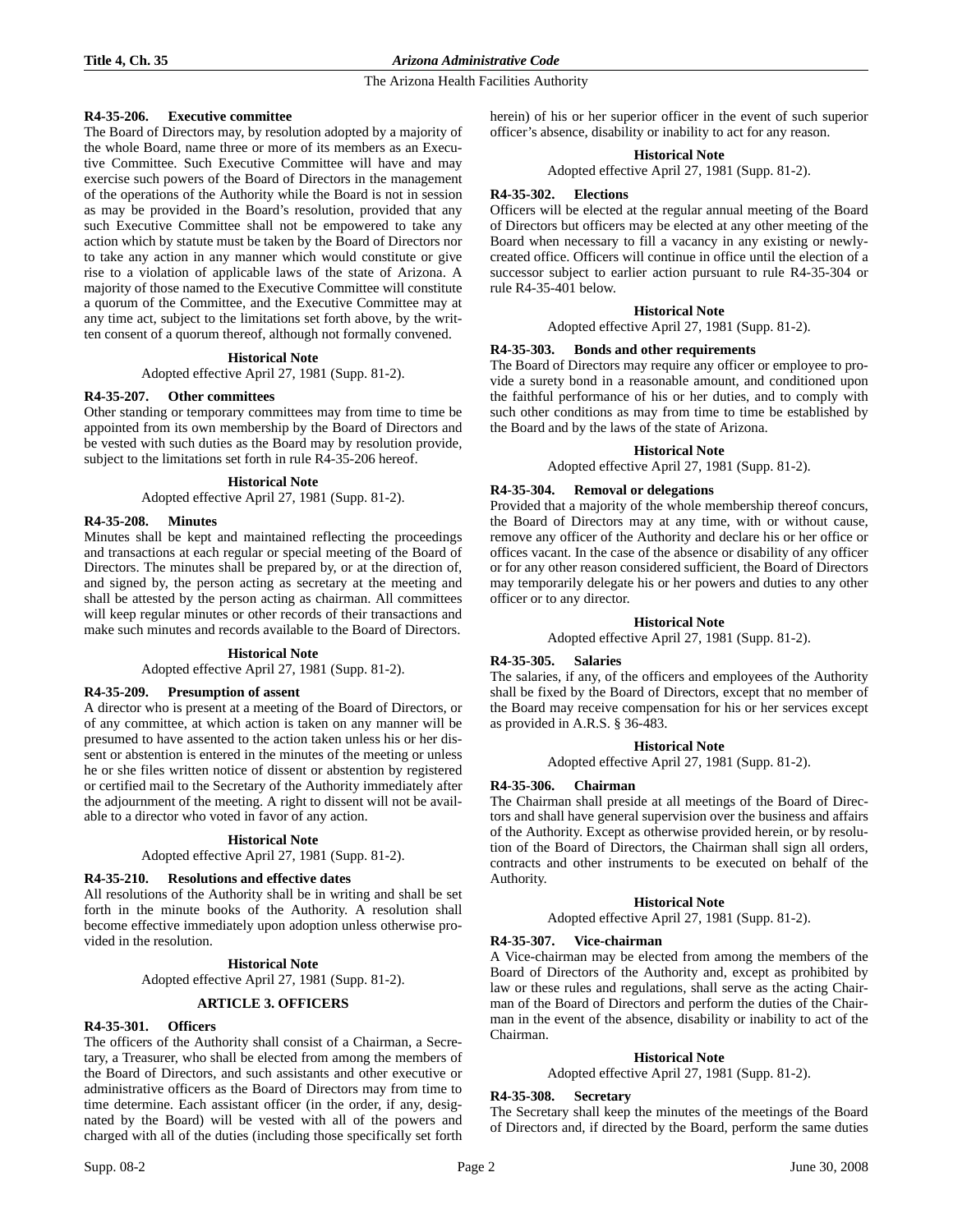for the committees of the Board of Directors; shall give or cause to be given all notices as required by law or these rules and regulations; shall be custodian of the records and the seal, if any, of the Authority; shall, when necessary or appropriate, attest to the signature of the Chairman or Vice-chairman; and shall, in general, perform all customary duties incident to the office of Secretary and such other duties as may be determined by the Board of Directors from time to time.

### **Historical Note**

Adopted effective April 27, 1981 (Supp. 81-2).

#### **R4-35-309. Treasurer**

The Treasurer shall have custody of the funds and securities of the Authority; shall keep full and accurate accounts of receipts and disbursements relating to the operations of the Authority in books and ledgers belonging to the Authority; shall deposit all moneys and other valuable effects in the name or to the credit of the Authority in such depositories as shall be designated by the Board; shall disburse the funds of the Authority in such manner and at such times as may be ordered by the Board, taking proper receipts or vouchers for such disbursements; shall render to the Board, whenever requested by the Board, an accounting of all of the financial transactions and the financial condition of the Authority; and shall, in the event of his or her resignation, retirement, removal or death, deliver or provide for the delivery to the Authority of all books, papers, vouchers, records, ledgers, money and other property of whatever kind in his or her possession or under his or her control belonging to the Authority.

#### **Historical Note**

Adopted effective April 27, 1981 (Supp. 81-2).

### **ARTICLE 4. RESIGNATIONS AND VACANCIES**

### **R4-35-401. Resignations**

Any director, committee member or officer may resign at any time by written notice delivered or addressed to the Authority at its principal office, and, in the case of the resignation of any director, to the Governor of the state of Arizona. Any such resignation will be effective upon acceptance by the Authority, in the case of any committee member or officer, or by the Governor, in the case of any director, unless, in either case, some later date is specified therein, in which event the resignation will be effective upon the date so specified.

### **Historical Note**

Adopted effective April 27, 1981 (Supp. 81-2).

#### **R4-35-402. Vacancies**

In the event the office of any committee member or officer becomes vacant for any reason, the Board of Directors may, subject to the limitations contained in these rules and regulations, choose a qualified successor to hold such office for the unexpired term.

#### **Historical Note**

Adopted effective April 27, 1981 (Supp. 81-2).

### **ARTICLE 5. OTHER MATTERS**

#### **R4-35-501. Indemnification**

The Authority may and, to the extent required by law, shall indemnify any and all of its present or former directors, officers, employees and agents to the fullest extent and in the manner provided by the laws of the state of Arizona as in effect from time to time hereafter, provided that such indemnification shall not be exclusive of any rights to which any present or former director, officer, employee or agent may be entitled by agreement or otherwise. The Authority may purchase and maintain insurance on behalf of any present or former director, officer, employee or agent of the Authority against any liability incurred by him or her in any such

capacity arising out of his or her status as such, whether or not the Authority would have the power to indemnify such person under the provisions of this rule.

#### **Historical Note**

Adopted effective April 27, 1981 (Supp. 81-2).

#### **R4-35-502. Seal**

The Authority may adopt an official seal which shall be inscribed with the words: "The Arizona Health Facilities Authority, Seal, 1974, Arizona". Such seal may be affixed by impressing the same or by causing any facsimile or reproduction thereof to be impressed, affixed or reproduced on any document or instrument.

# **Historical Note**

Adopted effective April 27, 1981 (Supp. 81-2).

# **R4-35-503. Fiscal year**

The fiscal year of the Authority shall end on June 30 of each year.

**Historical Note**

Adopted effective April 27, 1981 (Supp. 81-2).

#### **R4-35-504. Audit of accounts and annual reports**

The accounts of the Authority shall be reviewed at least once for each fiscal year and, if directed by the Board, shall be reported upon by an independent certified public accountant or accounting firm selected by the Board of Directors. The Board of Directors may prepare and distribute an annual report containing such information pertaining to the activities and financial condition of the Authority as the Board of Directors may determine.

#### **Historical Note**

Adopted effective April 27, 1981 (Supp. 81-2).

#### **R4-35-505. Administrative offices**

The Board may establish such office or offices for the administration of the Authority at such location or locations in the state of Arizona as may be determined by the Board.

#### **Historical Note**

Adopted effective April 27, 1981 (Supp. 81-2).

# **R4-35-506. Conflicts of interest**

In the event any matter being considered at any time by the Board of Directors shall involve any hospital, association, enterprise or other entity, transaction, or other matter in or with which any director is or has been involved, or associated, in a professional capacity or otherwise, such relationship shall be fully disclosed to the Board, and counsel for the Authority shall be requested to advise the Board concerning the permissible manner and extent of such director's further participation in connection with the matter being considered by the Board.

#### **Historical Note**

Adopted effective April 27, 1981 (Supp. 81-2).

### **R4-35-507. Amendments**

Subject to compliance with the provisions of Chapter 6, Title 41, Arizona Revised Statutes, any and all of the provisions hereof may be amended, modified, altered or repealed by a majority vote of those directors present and voting at any regular annual or special meeting of the Board, the notice or waiver of notice for which contains or is accompanied by a general description or the exact test of the portion to be amended, modified, altered or repealed. Any such amendments, modifications, alterations or repeals shall become effective upon the filing of certified copies of these rules and regulations reflecting such changes with the Secretary of State of the state of Arizona in compliance with A.R.S. § 41-1004.

#### **Historical Note**

Adopted effective April 27, 1981 (Supp. 81-2).